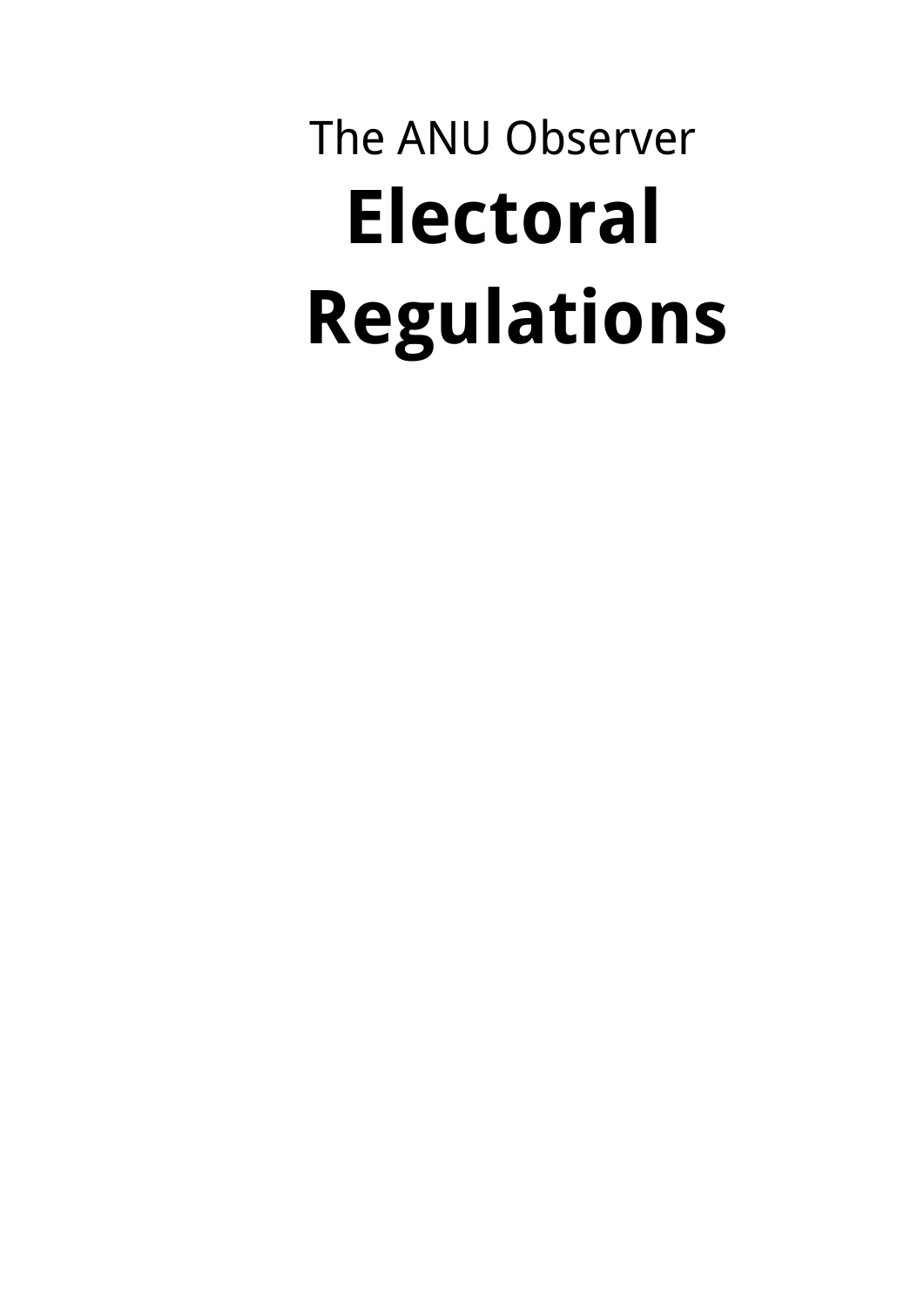#### **Contents**

| 1.         | General                               | 3              |
|------------|---------------------------------------|----------------|
| 1.1.       | Nature                                | 3              |
| 2.         | <b>Elections of Elected Officials</b> | 3              |
| 2.1.       | Nature                                | 3              |
| 2.2.       | Conduct                               | 3              |
| 2.3.       | <b>Returning Officer</b>              | 3              |
| 2.4.       | Eligibility                           | 4              |
| 2.5.       | Nominations                           | $\overline{4}$ |
| 2.6        | <b>Counting of Votes</b>              | 5              |
| 2.7        | Results                               | 5              |
| 2.8        | <b>Number of Positions</b>            | 6              |
| 3.         | <b>Board Appointments</b>             | 6              |
| 3.1        | <b>Editorial Committee</b>            | 6              |
| 3.2        | <b>Visual Content Executives</b>      | $\overline{7}$ |
| 3.3        | <b>Finance Executives</b>             | $\overline{7}$ |
| 3.4        | <b>Web Executives</b>                 | $\overline{7}$ |
| 3.5        | <b>Community Executives</b>           | 8              |
| Schedule A |                                       | 9              |
| Schedule B |                                       | 10             |
| Schedule C |                                       | 11             |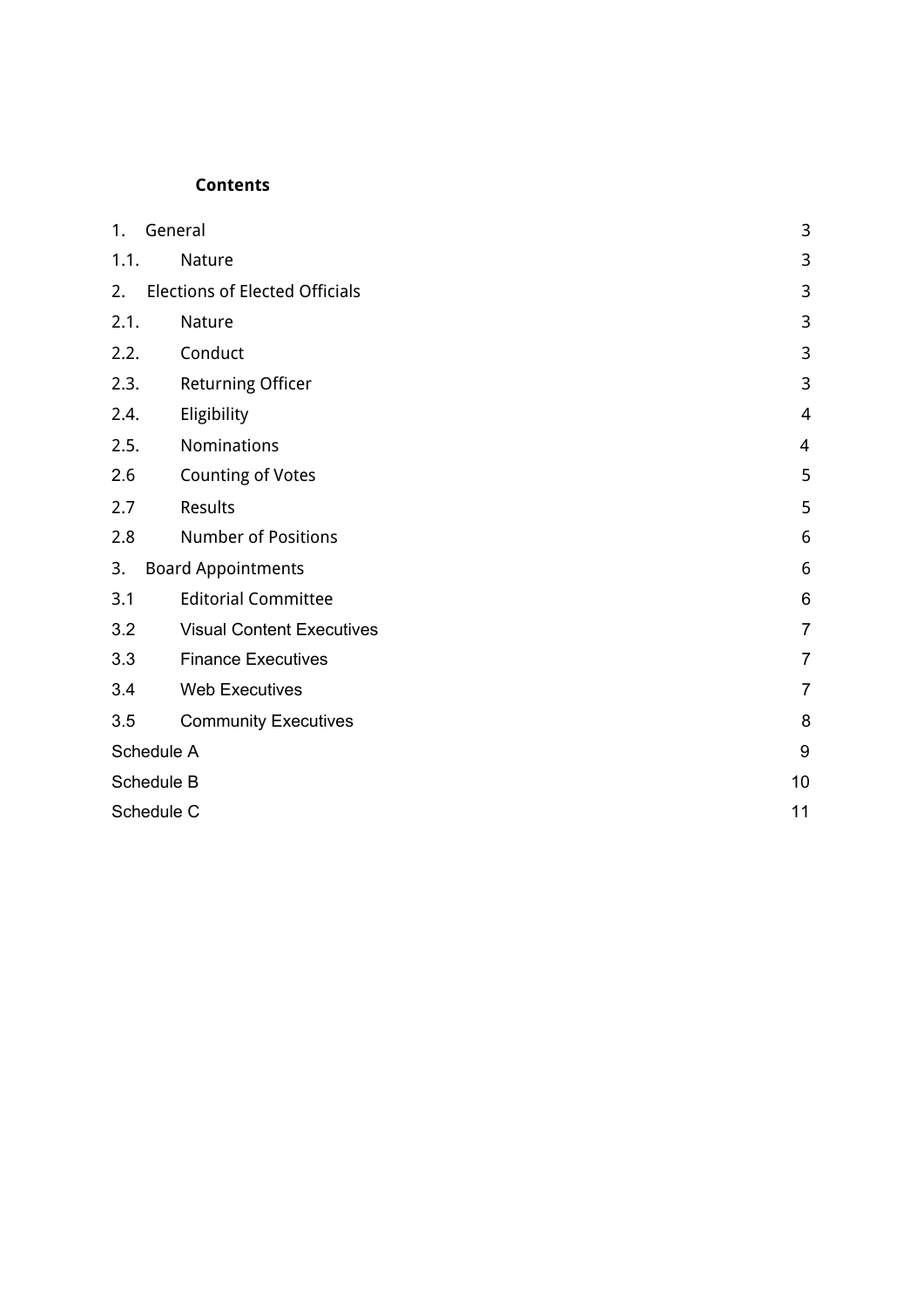# <span id="page-2-0"></span>**1. General**

#### <span id="page-2-1"></span>1.1. Nature

- 1.1.1. This Policy is the Election Regulations of The ANU Observer Incorporated.
- 1.1.2. This Policy is formed in accordance with section 3 of the Constitution to govern the conduct of elections and appointments under the Constitution.
- 1.1.3. All terms used in this Policy have the meaning given in the Constitution, unless the contrary intention appears.

# <span id="page-2-2"></span>**2. Elections of Elected Officials**

## <span id="page-2-3"></span>2.1. Nature

- 2.1.1. Elections of Elected Officials will be conducted at a General Meeting.
- 2.1.2. Notice of the elections to be held must be provided at the same time and in the same way as notice of the General Meeting.
- 2.1.3. The Election is considered to have begun when nominations are opened, and closed when results have been accepted.

### <span id="page-2-4"></span>2.2. Conduct

- 2.2.1. Elections will be held at a General Meeting in the  $4<sup>th</sup>$  term of the academic year.
- 2.2.2. Notice of an Election must be given at the same time and in the same way as notice of the General Meeting.
- 2.2.3. Unless otherwise specified, Elections will be the final item of business in the General Meeting at which they are to be held.
- 2.2.4. Elections will proceed in accordance with the agenda and standing orders detailed in Schedule B of this Policy.
- 2.2.5. All Members of Observer are eligible to vote in this election.
- 2.2.6. Voting in this Election will be conducted by way of secret ballot.
- 2.2.7. Votes in this election are to be counted according to Schedule A of this Policy.

## <span id="page-2-5"></span>2.3. Returning Officer

- 2.3.1. The Board will appoint a Returning Officer to oversee the election.
	- a) The Returning Officer must not be an Ordinary Member of Observer.
	- b) The Returning Officer must not have any personal, professional or other interest in any candidate running in the election.
	- c) The Returning Officer must be announced at the same time and in the same way as the agenda of the General Meeting at which the election is to be held.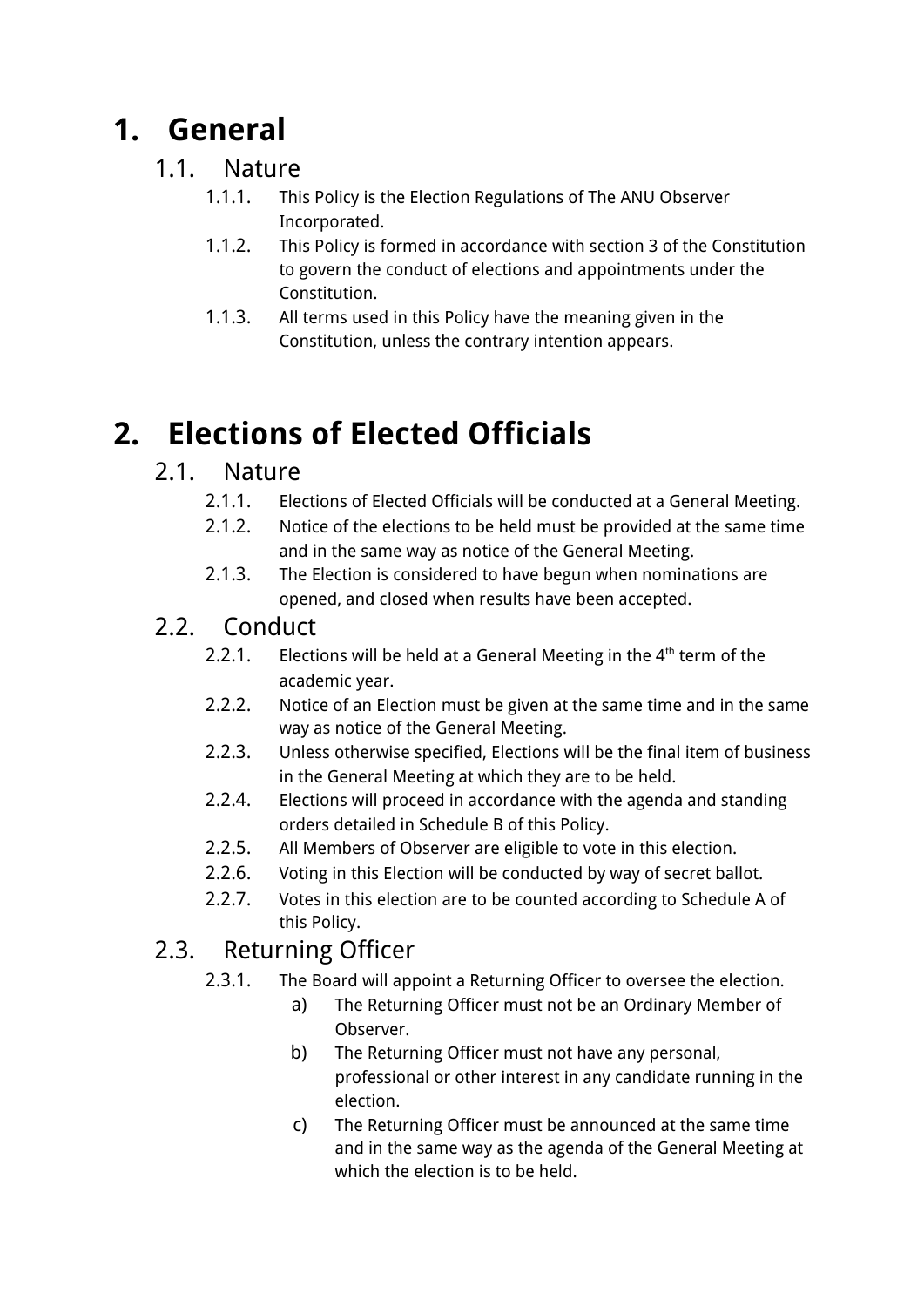- 2.3.2. Any member may dissent the Board's appointee to the position of Returning Officer.
	- a) Dissent may be expressed in the form of an application to the Arbitration Panel, who may choose to remove the Returning Officer and force the Board to select another.
	- b) A motion to remove the Returning Officer may be considered at a General Meeting. Upon receipt of this Motion the Chair of the Meeting must immediately make it the first order of business.
		- i) Should a motion to remove the Returning Officer be successful, the General Meeting may appoint a new Returning Officer subject to the Constitution and Policies.
- 2.3.3. Unless these Regulations provide otherwise, any dispute arising during an Election is to be decided by the Returning Officer, whose decision will be final.
- 2.3.4. The Returning Officer will have power of interpretation over this Policy for all matters relating to an Election for the period of that Election.

## <span id="page-3-0"></span>2.4. Eligibility

- 2.4.1. Any student is eligible to run for a position in the Elections unless otherwise specified in the Constitution or Policies.
- 2.4.2. To run for the position of Visual Content Executive, a student must previously have held a position as an Officer of Observer.
- 2.4.3. To run for the position of Editor, a student must previously have held a position as an Officer of Observer.
- 2.4.4. To run for the position of Community Executive, a student must previously have held a position as an Officer of Observer.

### 2.5. Nominations

- 2.5.1. Students may nominate for any position elected in the Election, subject to eligibility requirements in the Constitution and Policies, in the form of a written submission to the Returning Officer, containing the student's:
	- a) name;
	- b) university ID;
	- c) a candidate statement of no more than 200 words;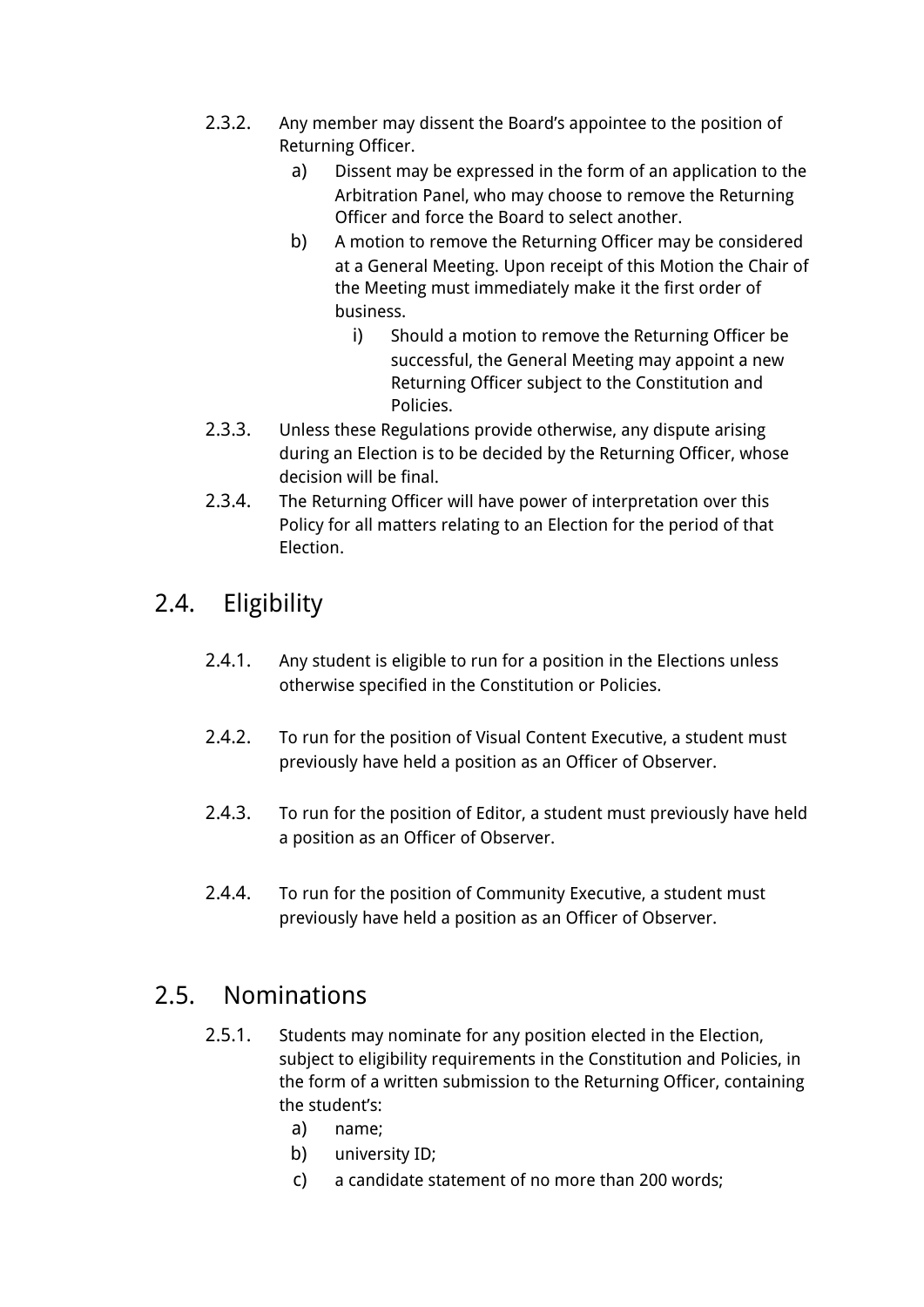- d) declaration of conflicts of interest as defined in the Editorial Policy; and
- e) evidence of any eligibility conditions which may apply to the position.
- 2.5.2. The Returning Officer must determine the eligibility of each nominating student and the validity of their nomination, and notify the student to either confirm or reject their nomination no more than seven (7) days after receiving their nomination.
	- a) Should the Returning Officer fail to rule on the eligibility or nomination status of a candidate before the opening of the General Meeting at which the election is to be held, the General Meeting may accept or reject the nomination by way of motion.

## 2.6. Counting of Votes

- 2.6.1. The Returning Officer must, as soon as is practicable after ballots are cast, arrange for the counting of votes to commence.
- 2.6.2. Where applicable, each candidate in an election may appoint up to 2 scrutineers (who may be students and who may be candidates) to attend the counting of votes. No candidate may attend the counting of votes for the election for which they are standing and no candidate may appoint themselves as a scrutineer.
- 2.6.3. For the purposes of 1.3.2, the Returning Officer or their nominee may admit other members of the Association to attend the counting of votes at their discretion.
- 2.6.4. The Returning Officer or their nominee must determine whether or not each vote is valid in accordance with these Regulations.
- 2.6.5. Votes may be recounted at the discretion of the Returning Officer or their nominee. In determining whether to exercise their discretion to order a recount, the Returning Officer or their nominee should consider:
	- a) any requests made by candidates or scrutineers for a recount;
	- b) the likelihood that a recount would result in a different outcome; and
	- c) any costs associated with ordering the recount.
	- d) A record of all votes cast in an election must be securely retained by the Returning Officer for a period of 12 months after the election in which they are cast.

## 2.7. Results

- 2.7.1. The Returning Officer, after overseeing the counting of votes, will declare the winners of each position.
- 2.7.2. The General Meeting must then immediately consider a motion on whether the Returning Officer's declaration be accepted.
- 2.7.3. Should this motion fail: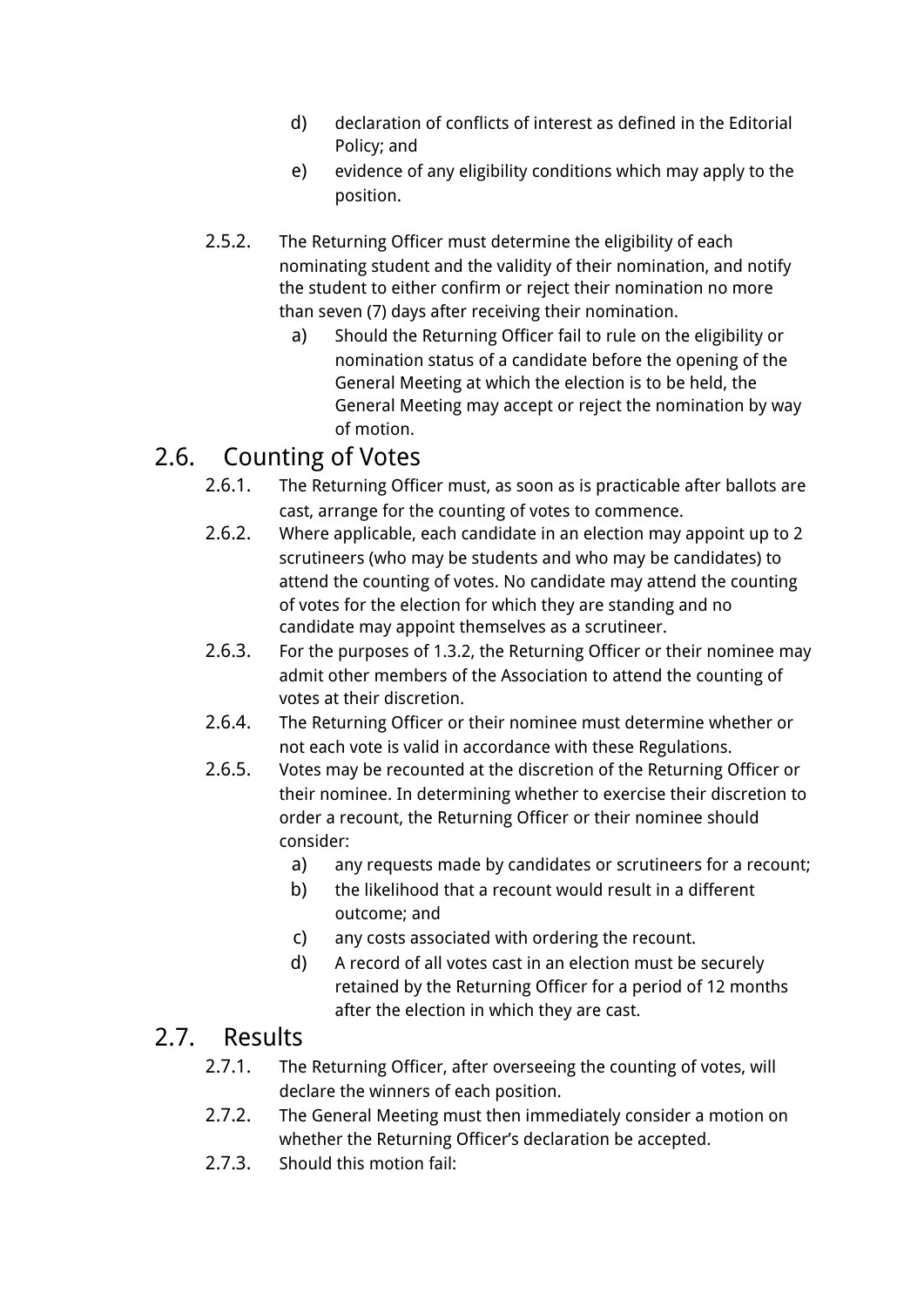- a) The Returning Officer is at once removed from their position, and the General Meeting must immediately appoint a new Returning Officer.
- b) The new Returning Officer must complete a recount of the vote.
- 2.7.4. The General Meeting may, if there is legitimate reason to believe that ballots may have been lost, that any ballot was submitted by an individual other than a Member, that any Member submitted more than one ballot, or that the ballots submitted are in any other way invalid, declare by way of motion that the election is invalid and voting must be re-held.

## 2.8. Number of Positions

- 2.8.1. Unless otherwise specified in the Constitution, Policies, or Regulations, the General Meeting specified in 2.2.1 of this policy shall elect:
	- a) Three (3) Editors;
	- b) One (1) Executive for every Team apart from the Editorial Team; and;
	- c) One (1) Secretary.
- 2.8.2. The Board may, from time to time, decide to increase the number of Editors and/or Executives.
- 2.8.3. This decision must be made by unanimous vote.
- 2.8.4. Where such a decision has been made, the Board Chair or Secretary must promulgate the decision within one (1) week, and call a General Meeting to be held within four (4) weeks of the decision.
- 2.8.5. This General Meeting shall elect the Editor(s) and/or Executive(s) in accordance with ss 2.1-2.7 of this policy, unless:
	- a) A member has submitted to the Arbitration Panel that such an increase in the number of Editors or Executives should not occur, and
	- b) The Arbitration Panel has agreed with this submission.
- 2.8.6. If the created position(s) is/are not contested, and no submission is made and upheld under section 2.8.5, then the position will be automatically filled at the scheduled time of the general meeting. This is regardless of quorum and other procedural requirements.

# **3. Board Appointments**

## 3.1. Editorial Committee

- 3.1.1. In such a circumstance as the Constitution requires, the Editorial Committee may elect members of the Editorial Committee to sit on the Board.
- 3.1.2. The Editorial Committee may appoint members of the Board to the Board by the voting method outlined in Schedule C of this policy.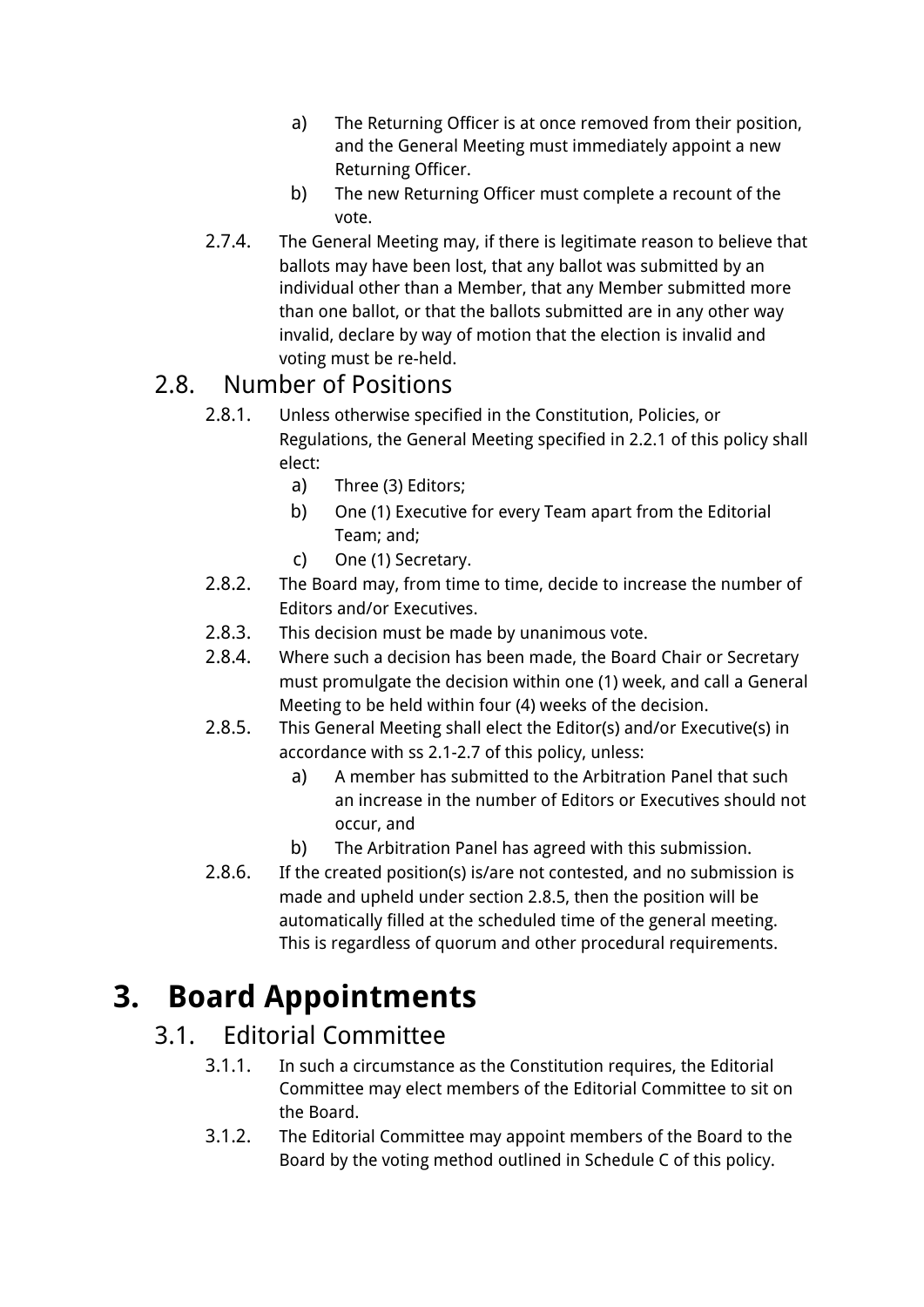- 3.1.3. The Secretary will act as presiding officer for this election.
	- a) In the case of a tie, the Secretary will have a casting vote.
- 3.1.4. Should any member of the Editorial Committee no longer hold their position, the Editorial Committee will appoint a new member to Board under the provision outlined in Schedule C of this policy.
- 3.1.5. Should any member of the Editorial Committee no longer wish to sit on the Board, the Editorial Committee will appoint a new member to Board under the provision outlined in Schedule C of this policy.

## 3.2. Visual Content Executives

- 3.2.1. In such a circumstance as the Constitution requires, the Visual Content Committee may elect one Visual Content Executive to sit on the Board.
- 3.2.2. The Visual Content Committee may appoint a Visual Content Executive to the Board by the voting method outlined in Schedule C of this policy.
- 3.2.3. The Secretary will act as presiding officer for this election.
	- a) In the case of a tie, the Secretary will have a casting vote.
- 3.2.4. Should any Visual Content Executive no longer hold their position, the Visual Content Executives will appoint a new Visual Content Executive to Board under the provision outlined in Schedule C of this policy.
- 3.2.5. Should any member of the Visual Content Executives no longer wish to sit on the Board, the Visual Content Executives will appoint a new Visual Content Executive to Board under the provision outlined in Schedule C of this policy.

## 3.3. Finance Executives

- 3.3.1. In such a circumstance as the Constitution requires, the Finance Committee may elect a Finance Executive to sit on the Board.
- 3.3.2. The Finance Committee may appoint a Finance Executive to the Board by the voting method outlined in Schedule C of this policy.
- 3.3.3. The Secretary will act as presiding officer for this election.
	- a) In the case of a tie, the Secretary will have a casting vote.
- 3.3.4. Should any Finance Executive no longer hold their position, the Finance Committee will appoint a new Finance Executive to Board under the provision outlined in Schedule C of this policy.
- 3.3.5. Should any member of the Finance Committee no longer wish to sit on the Board, the Finance Committee will appoint a new Finance Executive to Board under the provision outlined in Schedule C of this policy.

## 3.4. Web Executives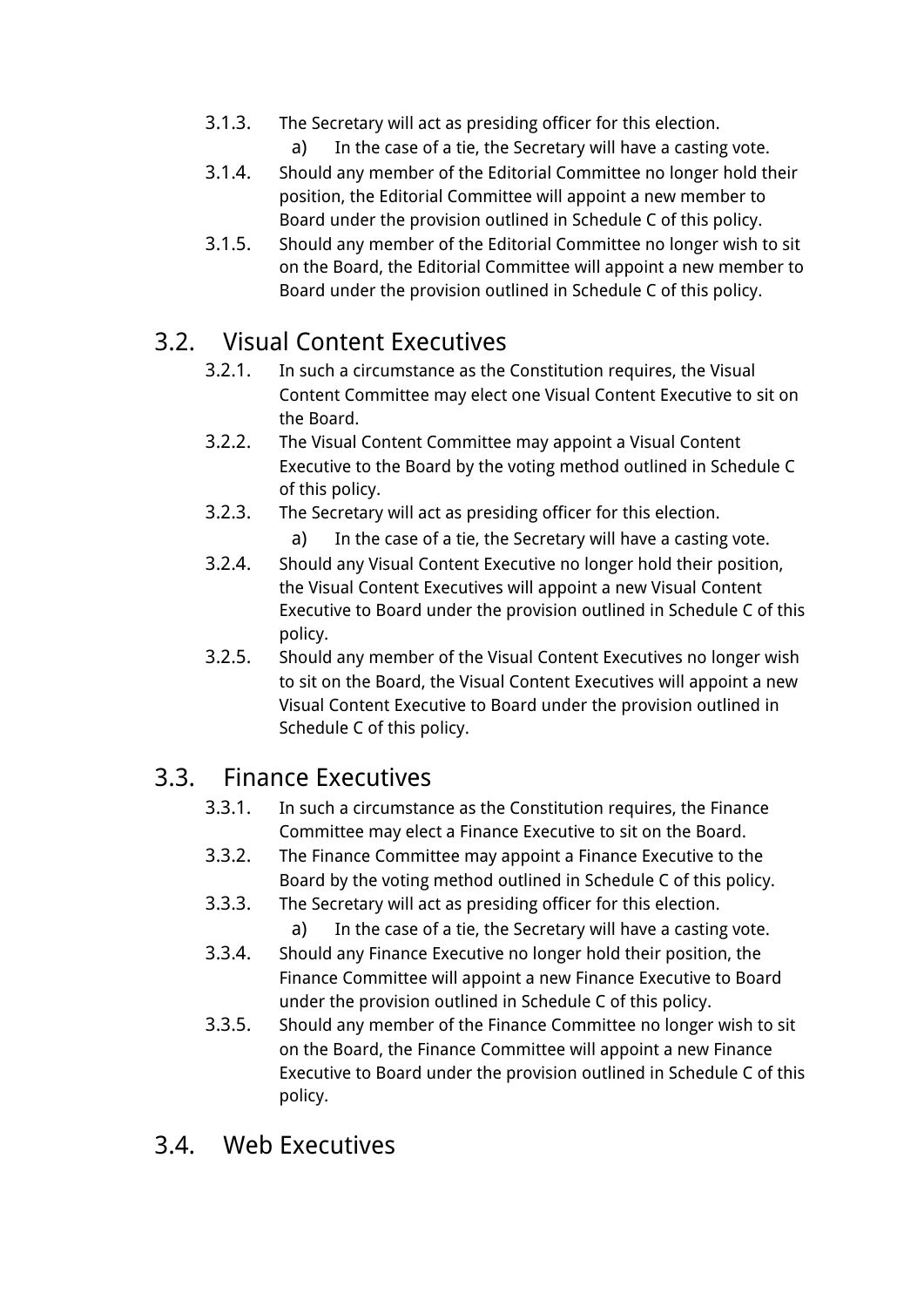- 3.4.1. In such a circumstance as the Constitution requires, the Web Committee may elect a Web Executive to sit on the Board.
- 3.4.2. The Web Committee may appoint a Web Executive to the Board by the voting method outlined in Schedule C of this policy.
- 3.4.3. The Secretary will act as presiding officer for this election.
	- a) In the case of a tie, the Secretary will have a casting vote.
- 3.4.4. Should any Web Executive no longer hold their position, the Web Committee will appoint a new Web Executive to Board under the provision outlined in Schedule C of this policy.
- 3.4.5. Should any member of the Web Committee no longer wish to sit on the Board, the Web Committee will appoint a new Web Executive to Board under the provision outlined in Schedule C of this policy.

## 3.5. Community Executives

- 3.5.1. In such a circumstance as the Constitution requires, the Community Committee may elect a Community Executive to sit on the Board.
- 3.5.2. The Community Committee may appoint a Community Executive to the Board by the voting method outlined in Schedule C of this policy.
- 3.5.3. The Secretary will act as presiding officer for this election.
	- a) In the case of a tie, the Secretary will have a casting vote.
- 3.5.4. Should any Community Executive no longer hold their position, the Community Committee will appoint a new Community Executive to Board under the provision outlined in Schedule C of this policy.
- 3.5.5. Should any member of the Community Committee no longer wish to sit on the Board, the Community Committee will appoint a new Community Executive to Board under the provision outlined in Schedule C of this policy.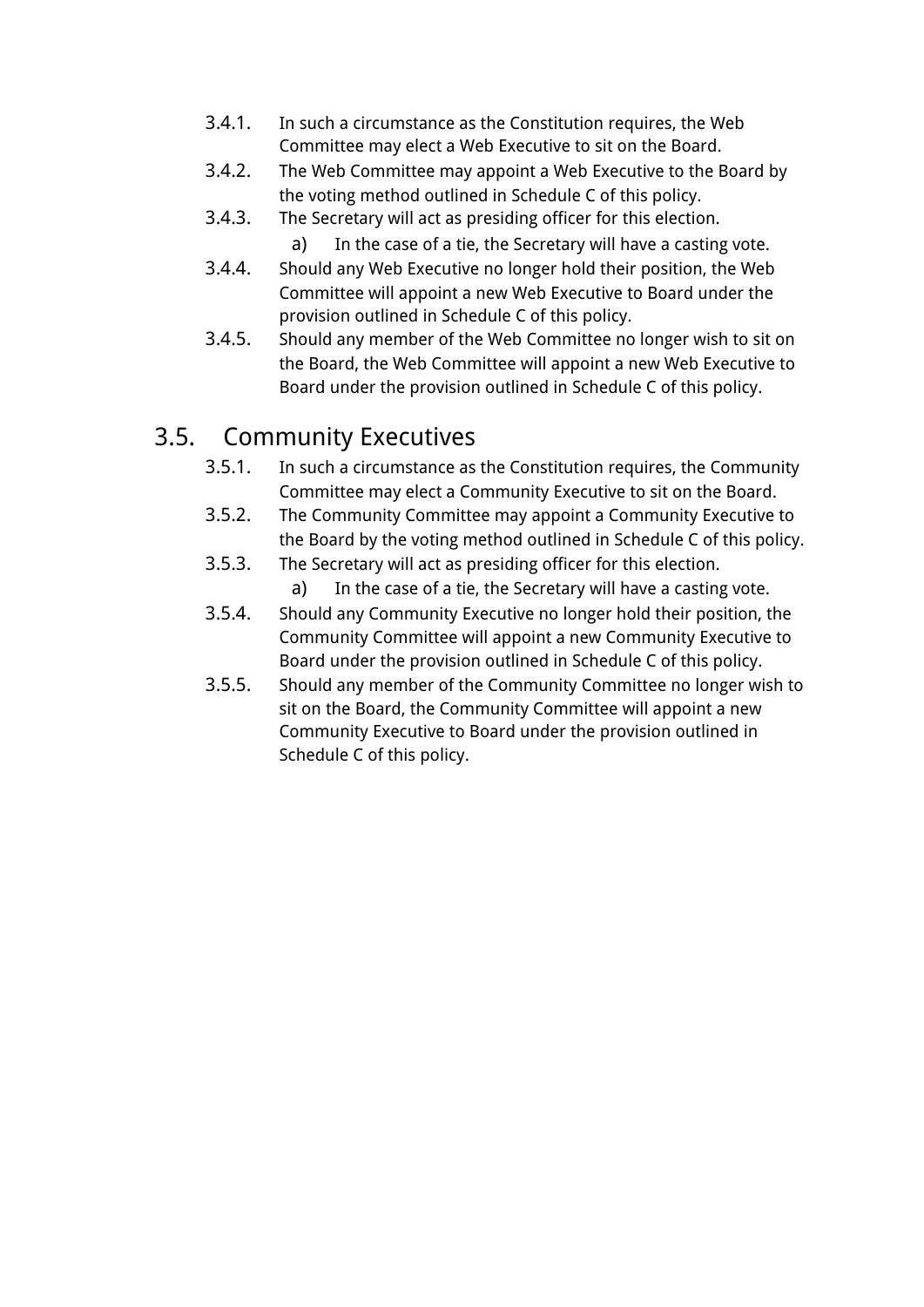#### **Schedule A Counting of Votes**

Votes shall be cast in accordance with section 132 of the Act and counted in accordance with Schedule 4 to the Act as if they were votes for an election to the Legislative Assembly for the Australian Capital Territory.

In the event that the results of the count show that a candidate is elected to more than one position, they shall have the opportunity to withdraw candidacy for any position (save one) and the votes for any withdrawn positions shall be recounted with the candidate excluded.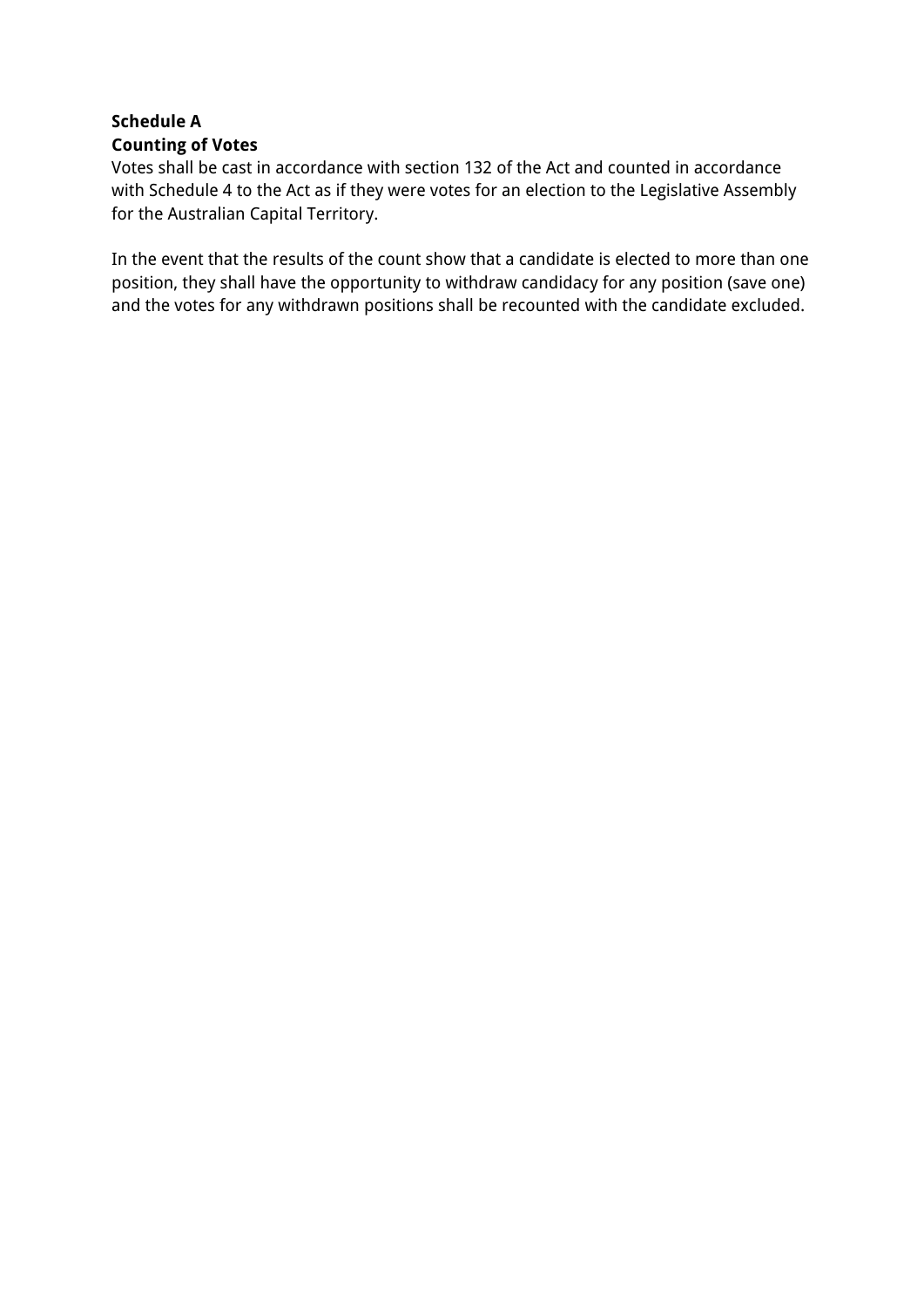#### **Schedule B**

#### **Standing Orders for Executive Elections**

Elections are to be conducted within a General Meeting according to the following provisions.

#### **Chairing**

The Chair shall be the Returning Officer, and shall have total interpretative power over the Constitution and this Policy for the period for which they are chairing the election, with the exception that the Chair's ruling can be overturned by a motion by the Meeting. The Returning Officer shall not pass the chair.

#### **Agenda**

#### **1. Candidate Speeches**

Each candidate will be afforded three minutes of speaking time in which to make their case for their candidacy. The Chair may cut off speakers who go over time.

#### **2. Candidate Questions**

Members attending will be allowed to ask questions of any or all of the candidates. Members must be called upon by the Chair and questions must be relevant and appropriate.

#### **3. Distribution of Ballots**

The Returning Officer will make ballots available to all Members present and voting.

#### **4. Collection of Vote**

The Returning Officer will collect all ballots in such a way as that the voting individual cannot be identified by their ballot.

#### **5. Appointment of Scrutineers**